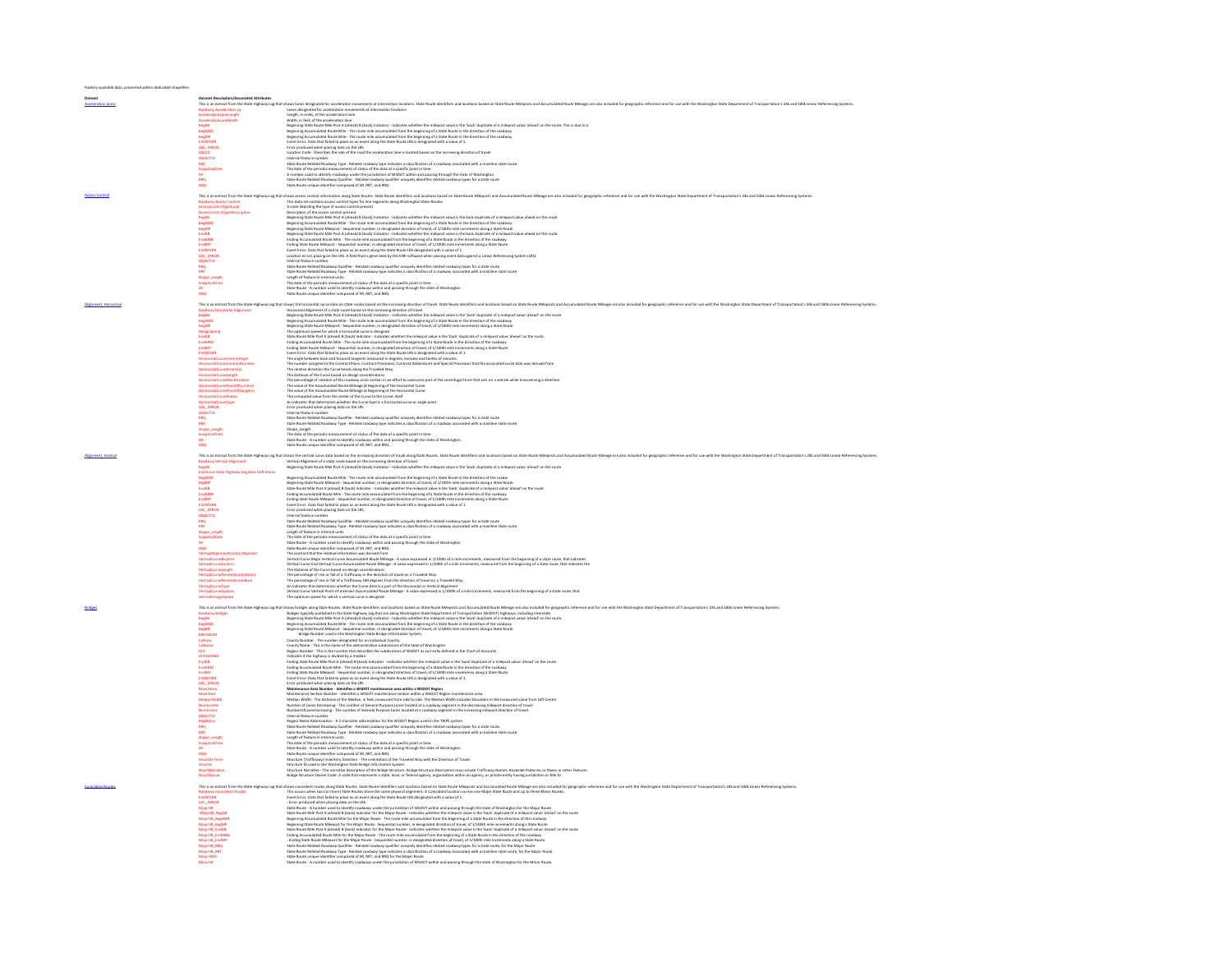| MinorSR_BegAB<br>MinorSR_BegARM<br>MinorSR_BegMP<br>MinorSR_EndABM<br>MinorSR_EndABM<br>MinorSR_EndABM                                                                                                                                                  | Stark for the Norder Danks Mass that the Mark force, in this case when the minimum changes that the minimum conduction of the minimum conduction of the minimum force of the minimum force of the minimum force of the minimu           |
|---------------------------------------------------------------------------------------------------------------------------------------------------------------------------------------------------------------------------------------------------------|-----------------------------------------------------------------------------------------------------------------------------------------------------------------------------------------------------------------------------------------|
|                                                                                                                                                                                                                                                         |                                                                                                                                                                                                                                         |
|                                                                                                                                                                                                                                                         |                                                                                                                                                                                                                                         |
|                                                                                                                                                                                                                                                         |                                                                                                                                                                                                                                         |
| MinorSR_EndMI                                                                                                                                                                                                                                           |                                                                                                                                                                                                                                         |
| MinorSR_RRC<br>MinorSR_RRT                                                                                                                                                                                                                              |                                                                                                                                                                                                                                         |
| MinorSRID                                                                                                                                                                                                                                               |                                                                                                                                                                                                                                         |
| OBJECTID                                                                                                                                                                                                                                                | Internal feature number<br>The date of the periodic measurement of status of the data at a specific point in time                                                                                                                       |
| Shape Length                                                                                                                                                                                                                                            | Length of feature in internal units                                                                                                                                                                                                     |
| This is an extract f                                                                                                                                                                                                                                    |                                                                                                                                                                                                                                         |
|                                                                                                                                                                                                                                                         |                                                                                                                                                                                                                                         |
|                                                                                                                                                                                                                                                         |                                                                                                                                                                                                                                         |
|                                                                                                                                                                                                                                                         |                                                                                                                                                                                                                                         |
|                                                                                                                                                                                                                                                         |                                                                                                                                                                                                                                         |
| This is an extra<br>BegAB<br>BegARM<br>DesignSpeed<br>EndABM<br>EndABM<br>EndABM<br>ENTERR<br>COC_ERROR<br>COC_ERROR<br>COC_ERROR<br>COC_ERROR                                                                                                          | hem the State Highest the theoretical and the company that the result of the company of the interview of the first of the first of the company of the company of the company of the company of the company of the company of t          |
|                                                                                                                                                                                                                                                         |                                                                                                                                                                                                                                         |
| OBJECTID                                                                                                                                                                                                                                                | Internal feature number                                                                                                                                                                                                                 |
| RRQ<br>RRT                                                                                                                                                                                                                                              | mumma wature number<br>State Route Related Roadway Qualifier - Related roadway qualifier uniquely identifies related roadway types for a state route<br>State Route Related Roadway Type - Related roadway type indicates a classifi    |
| Shape Length                                                                                                                                                                                                                                            | Length of feature in internal units.                                                                                                                                                                                                    |
|                                                                                                                                                                                                                                                         | The date of the periodic measurement of status of the data at a specific point in time.                                                                                                                                                 |
| SRID                                                                                                                                                                                                                                                    | rme uses or two persons: measurements or sauso or twe cata at a spectric point in time.<br>State Route - A number used to identify roadways within and passing through the state of Washington.<br>State Route unique identifier com    |
|                                                                                                                                                                                                                                                         |                                                                                                                                                                                                                                         |
|                                                                                                                                                                                                                                                         | This in eduction the State of the theoretic one of the controller in the State of the State of the State of the State and the State and the State of State of the State of State Mergetic and the State of the State of the St          |
|                                                                                                                                                                                                                                                         |                                                                                                                                                                                                                                         |
|                                                                                                                                                                                                                                                         |                                                                                                                                                                                                                                         |
|                                                                                                                                                                                                                                                         |                                                                                                                                                                                                                                         |
| EndARM<br>EndMP                                                                                                                                                                                                                                         | Ending Accumulated Route Mile - The route mile accumulated from the beginning of a State Route in the direction of the roadway<br>Ending State Route Mileport - Sequential number, in designated direction of travel, of 1/200th        |
| <b>EVENTERR</b>                                                                                                                                                                                                                                         |                                                                                                                                                                                                                                         |
| LOC ERROR<br>OBJECTID                                                                                                                                                                                                                                   | Error produced when placing data on the LRS<br>Internal feature number                                                                                                                                                                  |
| <b>RRQ</b><br>RRT                                                                                                                                                                                                                                       | State Route Related Roadway Qualifier - Related roadway qualifier uniquely identifies related roadway types for a state route                                                                                                           |
| Shape Length                                                                                                                                                                                                                                            | State Route Related Roadway Type - Related roadway type indicates a classification of a roadway associated with a mainline state route<br>Length of feature in internal units.                                                          |
|                                                                                                                                                                                                                                                         | ampuru armanum un musulm.<br>The date of the periodic measurement of status of the data at a specific point in time<br>State Route - A number used to identify roadways within and passing through the state of Washington<br>State Rou |
| SRID                                                                                                                                                                                                                                                    |                                                                                                                                                                                                                                         |
|                                                                                                                                                                                                                                                         |                                                                                                                                                                                                                                         |
|                                                                                                                                                                                                                                                         |                                                                                                                                                                                                                                         |
|                                                                                                                                                                                                                                                         |                                                                                                                                                                                                                                         |
|                                                                                                                                                                                                                                                         |                                                                                                                                                                                                                                         |
| BegAB<br>BegARM<br>BegARM<br>EndAB<br>EndARM<br>EndARM<br>EVENTERR                                                                                                                                                                                      | This in etract on the State inject of the the charge of the companies in the incredig distinct for the local of the charge in the local of the charge in the charge of the state flow of the charge of the charge of the charg          |
|                                                                                                                                                                                                                                                         | Ending State Route Milepost - Sequential number, in designated direction of travel, of 1/100th mile increments along a State Route                                                                                                      |
|                                                                                                                                                                                                                                                         | Event Error. Data that failed to place as an event along the State Route LRS is designated with a value of 1<br>Error produced when placing data on the LRS                                                                             |
| LOC_ERROR<br>OBJECTID                                                                                                                                                                                                                                   | Internal feature number                                                                                                                                                                                                                 |
| <b>RRQ</b><br>RRT                                                                                                                                                                                                                                       | mumma waurur numma.<br>State Route Related Roadway Qualifier - Related roadway qualifier uniquely identifies related roadway types for a state route.<br>State Route Related Roadway Type - Related roadway type indicates a classif    |
| Shape Length                                                                                                                                                                                                                                            |                                                                                                                                                                                                                                         |
|                                                                                                                                                                                                                                                         | Jistia Roude Mariako Holakoir Yuse - Malakel roadway tvee instraks a classification of a readway assoc<br>Leeigh of Feature in Internal units<br>The dibite of the periodic measurement of status of the data at a specific propi in    |
|                                                                                                                                                                                                                                                         |                                                                                                                                                                                                                                         |
|                                                                                                                                                                                                                                                         |                                                                                                                                                                                                                                         |
|                                                                                                                                                                                                                                                         | This is netraction the State Hybray is given the distribution of the Western Market in the Market State book Market and the Market Market of the Market of the Western Market Market Market Market Market Market Market Market          |
|                                                                                                                                                                                                                                                         |                                                                                                                                                                                                                                         |
| BegMP<br>EndAB                                                                                                                                                                                                                                          | Beginning State Route Milepost - Sequential number, in designated direction of travel, of 1/100th mile increments along a State Route<br>Ending State Route Mile Post A (ahead) B (back) Indicator - Indicates whether the milepo       |
| <b>EndARM</b>                                                                                                                                                                                                                                           | Ending Accumulated Route Mile - The route mile accumulated from the beginning of a State Route in the direction of the roadway                                                                                                          |
| <b>EVENTERR</b>                                                                                                                                                                                                                                         | Event Error. Data that failed to place as an event along the State Route LRS is designated with a value of 1.                                                                                                                           |
| LOC ERROR                                                                                                                                                                                                                                               | Error produced when placing data on the LRS<br>Internal feature number                                                                                                                                                                  |
| OBJECTID<br>RRQ<br>RRT                                                                                                                                                                                                                                  | State Route Related Roadway Qualifier - Related roadway qualifier uniquely identifies related roadway types for a state route                                                                                                           |
|                                                                                                                                                                                                                                                         | State Route Related Roadway Type - Related roadway type indicates a classification of a roadway associated with a mainline state route                                                                                                  |
| nn<br>Shape<br>Shape_Length<br>SnapshotDate<br>--                                                                                                                                                                                                       |                                                                                                                                                                                                                                         |
|                                                                                                                                                                                                                                                         |                                                                                                                                                                                                                                         |
| SRID<br>SRID                                                                                                                                                                                                                                            | State Roule Realiston Roadway Type - Middel roadway type indicates a classification of a readway assoc<br>Teature geometry.<br>Liesph of feature in internal units<br>The date of the periodic measurement of status of the data at a s |
|                                                                                                                                                                                                                                                         | This is an extract from the State Highway Log that shows Federal and State Functional Class classifications along State Moutes. State Boute identifiers and locations based on State Route Mileposts and Accumulated Route Mil          |
|                                                                                                                                                                                                                                                         |                                                                                                                                                                                                                                         |
|                                                                                                                                                                                                                                                         | State Route Mile Post A (ahead) B (back) Indicator - Indicates whether the milepost value is the 'back' duplicate of a milepost value 'ahead' on the route<br>Beginning Accumulated Route Mile - The route mile accumulated from        |
| BegAB<br>BegARM<br>BegMP<br>EndARM<br>EndARM<br>EndMP                                                                                                                                                                                                   | Beginnig Stale Route Mispost. Sepuettal number, in designated direction of translict 17,000m mis processors along a Stale Route<br>State Route Mak Post A (alease) B (back) Indicator - indicates whether the milepost value is t       |
|                                                                                                                                                                                                                                                         |                                                                                                                                                                                                                                         |
| <b>PUFNTERR</b>                                                                                                                                                                                                                                         |                                                                                                                                                                                                                                         |
|                                                                                                                                                                                                                                                         | statement most memporar-sequence moment in temperature contractor to convert or a society for the Contract of the Second US of the Contract of the Contract of the Contract of the Contract of the Contract of the Contract of          |
| LOC_ERROR<br>OBJECTID                                                                                                                                                                                                                                   |                                                                                                                                                                                                                                         |
|                                                                                                                                                                                                                                                         | mema wadare trantner<br>State Route Raintel Roadway Qualifier - Related roadway qualifier uniquely identifies related roadway types for a state route.<br>State Route Raintel Roadway Type - Related roadway type indicates a classi    |
| <br>Shape_Length                                                                                                                                                                                                                                        |                                                                                                                                                                                                                                         |
| SnapshotDate                                                                                                                                                                                                                                            | umgint walken minutunun.<br>State Marke will minutur seart of Dik Mit Mid-State Service parties and passing through the state of Washington<br>State Marke - A number und to dently roadering wider the principan of W2OCI within an    |
|                                                                                                                                                                                                                                                         |                                                                                                                                                                                                                                         |
|                                                                                                                                                                                                                                                         |                                                                                                                                                                                                                                         |
|                                                                                                                                                                                                                                                         | This is an extract from the State Highway Log that shows Highways of Statewide Significance along State Routes. State Routes State Routes State Routes State Routes State Routes based on State Route Milegosts and Accumulate          |
| BegAB                                                                                                                                                                                                                                                   | Beginning State Route Mile Post A (ahead) B (back) Indicator - Indicates whether the milepost value is the 'back' duplicate of a milepost value 'ahead' on the route                                                                    |
| BegAB<br>BegARM<br>BegAMP<br>EndARM<br>EndARM<br>ENECTID<br>RECTID<br>RECTID<br>RECTID<br>RECTID<br>RECTID<br>RECTID<br>RECTID                                                                                                                          | Regiming Accumulated Rocke Alls The roote mids accumulated from the Square of State Book in the direction of the coaterapy of the Square Department of the Contemporary of the Contemporary of the Contemporary of the Contemp          |
|                                                                                                                                                                                                                                                         |                                                                                                                                                                                                                                         |
|                                                                                                                                                                                                                                                         |                                                                                                                                                                                                                                         |
|                                                                                                                                                                                                                                                         |                                                                                                                                                                                                                                         |
|                                                                                                                                                                                                                                                         |                                                                                                                                                                                                                                         |
|                                                                                                                                                                                                                                                         |                                                                                                                                                                                                                                         |
|                                                                                                                                                                                                                                                         |                                                                                                                                                                                                                                         |
| Shape_Length<br>SnapshotDate                                                                                                                                                                                                                            |                                                                                                                                                                                                                                         |
| SR<br>Srid                                                                                                                                                                                                                                              | Ending Stars have been A photos) (Back) interded to choose and<br>the first particular stars and the control of the control of the control of the<br>stars of the control of the control of the control of the control of the<br>contr  |
|                                                                                                                                                                                                                                                         |                                                                                                                                                                                                                                         |
|                                                                                                                                                                                                                                                         | This is an extract from the State Highway Log that shows intersections abong State Routes. State Route is fate Route information and seculos has east on State Route Meleposts and Accumulated Route Mileage are also included          |
| <b>BEGAB<br/>BEGARM<br/>BEGMP</b>                                                                                                                                                                                                                       | Sate Noote Mie Patt A (sheel) in Black) infollow - Indiank wether the migracy what is back deplaced at a migracy what are not the mode. This is do the in a change in context head for a religions that would help for a state          |
| CITYNAME                                                                                                                                                                                                                                                | City Name - The label or title of a incorporated municipality in the United States with definite boundaries and legal powers set forth in a charter granted by the state                                                                |
| CONUM<br>DIST                                                                                                                                                                                                                                           | County Number - The Number designated for an individual County<br>Region Number - This is the number that describes the subdivisions of WSDOT as currently defined in the Chart of Accounts                                             |
| EVENTERR                                                                                                                                                                                                                                                |                                                                                                                                                                                                                                         |
|                                                                                                                                                                                                                                                         | Napo Number - This is the author that describes the substituted of WDOT is converty defined in the Chart of Accounts for<br>these firsts of the first product in the control of the state of the state of the state of the state        |
|                                                                                                                                                                                                                                                         |                                                                                                                                                                                                                                         |
|                                                                                                                                                                                                                                                         |                                                                                                                                                                                                                                         |
|                                                                                                                                                                                                                                                         |                                                                                                                                                                                                                                         |
|                                                                                                                                                                                                                                                         |                                                                                                                                                                                                                                         |
|                                                                                                                                                                                                                                                         | Intersection Traffic Control Type Code - Identifies the presence and type of any traffic control devices at the intersection<br>Intersection Traffic Control Type Description - A short text description of a Traffic Control Dev       |
|                                                                                                                                                                                                                                                         |                                                                                                                                                                                                                                         |
|                                                                                                                                                                                                                                                         |                                                                                                                                                                                                                                         |
| EVENTER<br>INTCONFIGTYPECO<br>INTCONFIGTYPEOESC<br>INTCONFIGTYPEOESC<br>INTERFRIGHTIND<br>INTTRAFCNTRETYPEOE<br>INTTRAFCNTRETYPEOESC<br>INTTRAFCNTRETYPEOESC<br>INTTRAFCNTRETYPEOESC<br>INTTRAFCNTRETYPEOESC<br>INTTRAFCNTRETYPEOESC<br>LEGALSPEEDLMTDE | Legal Speed Limit Decreasing Direction - Official speed limit as designated for decreasing direction of the roadway                                                                                                                     |
| LEGALSPEEDLMTIN<br>LOC_ERROR                                                                                                                                                                                                                            | Legal Speed Limit Increasing and Both Directions - Official speed limit as designated for increasing or both directions of the roadway if the speed limit is the same<br>Error produced when placing data on the LRS.                   |
| MAINTAREA                                                                                                                                                                                                                                               | Maintenance Area Number - Identifies a WSDOT maintenance area within a WSDOT Region                                                                                                                                                     |
| MAINTSEC<br><b>NUMLNSDEC</b>                                                                                                                                                                                                                            | Maintenance Section Number - Identifies a WSDOT maintenance section within a WSDOT Region maintenance area<br>Roadway Decreasing Number Lanes - Number of lanes in decreasing direction of the roadwa                                   |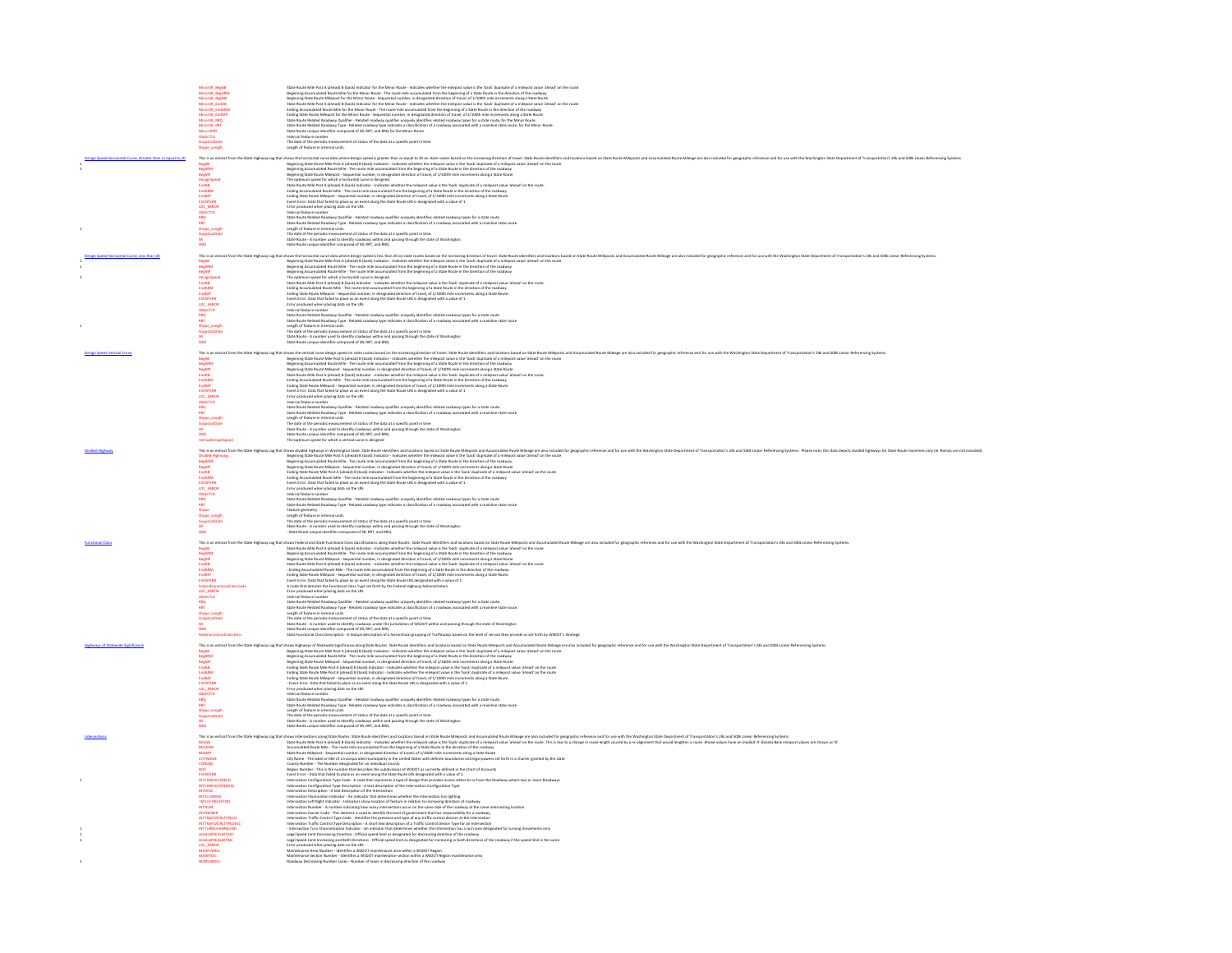|                                | <b>OFMCITYCD<br/>REGABBRY<br/>REGABBRY</b><br>RRQ<br>RRT                                                                                                                                                                                                                                      |                                                                                                                                                                                                                                                                                                                                                                                                                                                                       |  |  |
|--------------------------------|-----------------------------------------------------------------------------------------------------------------------------------------------------------------------------------------------------------------------------------------------------------------------------------------------|-----------------------------------------------------------------------------------------------------------------------------------------------------------------------------------------------------------------------------------------------------------------------------------------------------------------------------------------------------------------------------------------------------------------------------------------------------------------------|--|--|
|                                |                                                                                                                                                                                                                                                                                               |                                                                                                                                                                                                                                                                                                                                                                                                                                                                       |  |  |
|                                | SR<br>SRID                                                                                                                                                                                                                                                                                    | Readery increasing Number Lenes - Number of lanes in increasing direction of the readerary<br>and the state in the state of the state of the state of the state of the state of the state of the state of the<br>State Mount Indian                                                                                                                                                                                                                                   |  |  |
|                                |                                                                                                                                                                                                                                                                                               | This is an extract from the State Highway Log that shows increasing and decreasing number of lanes, roadway widths, and lane surface types along State Routes. State Routes State Routes State Routes State Routes State Route                                                                                                                                                                                                                                        |  |  |
|                                | <b>Roadway Lanes</b>                                                                                                                                                                                                                                                                          | Number of lanes and lane widths<br>State Route Mile Post A (ahead) 8 (back) Indicator - Indicates whether the milepost value is the "back" duplicate of a milepost value "ahead" on the route.                                                                                                                                                                                                                                                                        |  |  |
|                                | <b>BEGAB</b><br><b>BEGARM</b>                                                                                                                                                                                                                                                                 | Beginning Accumulated Route Mile - The route mile accumulated from the beginning of a State Route in the direction of the roadway<br>Beginning State Route Milepost - Sequential number, in designated direction of travel, of 1/                                                                                                                                                                                                                                     |  |  |
|                                |                                                                                                                                                                                                                                                                                               |                                                                                                                                                                                                                                                                                                                                                                                                                                                                       |  |  |
|                                |                                                                                                                                                                                                                                                                                               | State Route Mile Post A (ahead) B (back) Indicator - Indicates whether the milepost value is the 'back' duplicate of a milepost value 'ahead' on the route.<br>Ending Accumulated Route Mile - The route mile accumulated from the beginning of a State Route in the direction of the roadway                                                                                                                                                                         |  |  |
|                                |                                                                                                                                                                                                                                                                                               | Ending State Route Milegost - Sequential number, in designated direction of travel, of 1/100th mile increments along a State Route                                                                                                                                                                                                                                                                                                                                    |  |  |
|                                |                                                                                                                                                                                                                                                                                               | Event Error. Data that failed to place as an event along the State Route LRS designated with a value of 1.<br>An alpha code that denotes the Current Surface Type in the Increasing direction                                                                                                                                                                                                                                                                         |  |  |
|                                |                                                                                                                                                                                                                                                                                               |                                                                                                                                                                                                                                                                                                                                                                                                                                                                       |  |  |
|                                | BEGARM<br>DIR BROAD<br>DIR BROAD<br>BROAD<br>BROAD<br>DIR BROAD<br>MUMUNSING<br>OBECTID<br>ROADWYWIDTHIP<br>ROADWYWIDTHIP<br>ROADWYWIDTHIP<br>ROADWYWIDTHIP<br>ROADWYWIDTHIP<br>ROADWYWIDTHIP<br>ROADWYWIDTHIP<br>ROADWYWIDTHIP<br>ROADWYWIDTHIP                                              | An alpha code hat denotes the Current Striker Dye in the Interesting direction<br>The Archives of the place of the Striker Direct Striker Dye in the Interest of the Striker Direct Striker Direct<br>The Member of Current Current                                                                                                                                                                                                                                   |  |  |
|                                |                                                                                                                                                                                                                                                                                               |                                                                                                                                                                                                                                                                                                                                                                                                                                                                       |  |  |
|                                |                                                                                                                                                                                                                                                                                               |                                                                                                                                                                                                                                                                                                                                                                                                                                                                       |  |  |
|                                |                                                                                                                                                                                                                                                                                               |                                                                                                                                                                                                                                                                                                                                                                                                                                                                       |  |  |
|                                | Shape.len<br>SNAPSHOTDATE                                                                                                                                                                                                                                                                     | Length of feature in internal units<br>The date of the periodic measurement of status of the data at a specific point in time                                                                                                                                                                                                                                                                                                                                         |  |  |
|                                | SR<br>SRID                                                                                                                                                                                                                                                                                    | State Route - A number used to identify roadways under the jurisdiction of WSDOT within and passing through the state of Washington.<br>State Route unique identifier composed of SR, RRT, and RRQ                                                                                                                                                                                                                                                                    |  |  |
| <b>Legal Speed Limits</b>      |                                                                                                                                                                                                                                                                                               | This is an extract from the State Highway Log that shows legal speed limits along State Routes State Route identifiers and locations based on State Route Millege are also included for peopraphic reference and for use with                                                                                                                                                                                                                                         |  |  |
|                                | <b>BEGAB<br/>BEGARM<br/>BEGMP</b>                                                                                                                                                                                                                                                             | State Route Mile Post A (alead) B (back) Indicator - indicates whether the milepost value is the 'back' duplicate of a milepost value 'annual on the route.<br>Beginning Accumulated Route Mile - The route mile accumulated from                                                                                                                                                                                                                                     |  |  |
|                                |                                                                                                                                                                                                                                                                                               |                                                                                                                                                                                                                                                                                                                                                                                                                                                                       |  |  |
|                                | <b>BEGMP<br/>ENDARM</b><br>ENDARM<br>ENDARM<br>ENDARM<br>EGALSPDLMTRIC<br>LEGALSPDLMTRIC<br>OBECTID<br>SRAQ<br>SRAP<br>SPAPR<br>SPAPR                                                                                                                                                         | Beginning State Roots Malaport. Sequentials munitipal methods and the translation for its leading and the State Roots Counter the State Roots of the State Roots and the State Roots of the State Roots of the State Roots of                                                                                                                                                                                                                                         |  |  |
|                                |                                                                                                                                                                                                                                                                                               |                                                                                                                                                                                                                                                                                                                                                                                                                                                                       |  |  |
|                                |                                                                                                                                                                                                                                                                                               |                                                                                                                                                                                                                                                                                                                                                                                                                                                                       |  |  |
|                                |                                                                                                                                                                                                                                                                                               |                                                                                                                                                                                                                                                                                                                                                                                                                                                                       |  |  |
|                                |                                                                                                                                                                                                                                                                                               |                                                                                                                                                                                                                                                                                                                                                                                                                                                                       |  |  |
|                                |                                                                                                                                                                                                                                                                                               |                                                                                                                                                                                                                                                                                                                                                                                                                                                                       |  |  |
|                                | Shape.len<br>SNAPSHOTDATE<br>SR                                                                                                                                                                                                                                                               | reason's gourneurs.<br>The date of the periodic measurement of status of the data at a specific point in time.<br>The date of the periodic measurement of status of the data at a specific point in time.<br>State floute - A number us                                                                                                                                                                                                                               |  |  |
|                                |                                                                                                                                                                                                                                                                                               |                                                                                                                                                                                                                                                                                                                                                                                                                                                                       |  |  |
|                                |                                                                                                                                                                                                                                                                                               | This is an extract from the State Highway Log that show WSDOT Districts, Mantenance Areas, and Maintenance Sections along State Rouses - State of Notions todo on State Rouse State Rouse is state Rouse is and Accumulated Ro                                                                                                                                                                                                                                        |  |  |
|                                | BegAB<br>BegARM                                                                                                                                                                                                                                                                               | Beginning State Route Mile Post A (ahead) B (back) Indicator - Indicates whether the milepost value is the 'back' duplicate of a milepost value 'ahead' on the route<br>Beginning Accumulated Route Mile - The route mile accumul                                                                                                                                                                                                                                     |  |  |
|                                |                                                                                                                                                                                                                                                                                               | Beginning State Route Milepost - Sequential number, in designated direction of travel, of 1/100th mile increments along a State Route.<br>Region Number - This is the number that describes the subdivisions of WSDOT as currentl                                                                                                                                                                                                                                     |  |  |
|                                |                                                                                                                                                                                                                                                                                               | Concatenated District, Maintenance Area, and Maintenance Section.<br>Ending State Route Mile Post A (ahead) B (back) Indicator - Indicates whether the milepost value is the 'back' duplicate of a milepost value 'ahead' on the route.                                                                                                                                                                                                                               |  |  |
|                                |                                                                                                                                                                                                                                                                                               |                                                                                                                                                                                                                                                                                                                                                                                                                                                                       |  |  |
|                                |                                                                                                                                                                                                                                                                                               | Coung Jammus was vuon Vanhaup te passi nosaari voisaanse katoliikin parallelaan kansal van vuon vanhauto te mo<br>Ending Accountable Bostel Mile - The route mile accomulated from the beginning of a State Route in the directio                                                                                                                                                                                                                                     |  |  |
|                                |                                                                                                                                                                                                                                                                                               |                                                                                                                                                                                                                                                                                                                                                                                                                                                                       |  |  |
|                                | BegMP<br>Dist<br>DistAreaSect<br>CridAB<br>EndABM<br>EndABMP<br>ENDC_ERROR<br>MaintSect<br>OBJECTID<br>RegAbbry<br>RROR<br>RROR<br>RROR                                                                                                                                                       | Centificar Data that data by advance as meant a long the State Roster USS is designated with a value of 1<br>Force produced when placing data on the USSO massive assess when a NGSOT happen and and contact a state of the<br>Mate                                                                                                                                                                                                                                   |  |  |
|                                |                                                                                                                                                                                                                                                                                               |                                                                                                                                                                                                                                                                                                                                                                                                                                                                       |  |  |
|                                |                                                                                                                                                                                                                                                                                               |                                                                                                                                                                                                                                                                                                                                                                                                                                                                       |  |  |
|                                | Shape_Length<br>SnapshotDate                                                                                                                                                                                                                                                                  |                                                                                                                                                                                                                                                                                                                                                                                                                                                                       |  |  |
|                                | SR<br>SRID                                                                                                                                                                                                                                                                                    |                                                                                                                                                                                                                                                                                                                                                                                                                                                                       |  |  |
|                                |                                                                                                                                                                                                                                                                                               |                                                                                                                                                                                                                                                                                                                                                                                                                                                                       |  |  |
|                                |                                                                                                                                                                                                                                                                                               |                                                                                                                                                                                                                                                                                                                                                                                                                                                                       |  |  |
|                                |                                                                                                                                                                                                                                                                                               | This is an extract from the State Highway Log that shows median widths and barrier and surface types along State Routes identifiers and locations based on State Route hillegosts and Accumulated Route Milegost and arculated                                                                                                                                                                                                                                        |  |  |
|                                |                                                                                                                                                                                                                                                                                               |                                                                                                                                                                                                                                                                                                                                                                                                                                                                       |  |  |
|                                |                                                                                                                                                                                                                                                                                               |                                                                                                                                                                                                                                                                                                                                                                                                                                                                       |  |  |
|                                |                                                                                                                                                                                                                                                                                               |                                                                                                                                                                                                                                                                                                                                                                                                                                                                       |  |  |
|                                |                                                                                                                                                                                                                                                                                               |                                                                                                                                                                                                                                                                                                                                                                                                                                                                       |  |  |
|                                |                                                                                                                                                                                                                                                                                               | shown estima albumi estima forma policija Roma. Stan Roma alemante na localization albumi estima albumi estima<br>In provincia albumi estima albumi estima albumi estima albumi estima albumi estima albumi estima albumi estima                                                                                                                                                                                                                                      |  |  |
|                                |                                                                                                                                                                                                                                                                                               |                                                                                                                                                                                                                                                                                                                                                                                                                                                                       |  |  |
|                                | This is an extract from the<br>BegAB<br>BegABM<br>EndAB<br>EndABM<br>EndAMP<br>EndAMP<br>CrESOR<br>MedianSurfarTypeCode<br>MedianOarTeTypeCode<br>MedianOarTeTypeCode<br>MedianOarTypeCode<br>MedianOarTypeCode<br>OBECTID<br>OBECTID                                                         |                                                                                                                                                                                                                                                                                                                                                                                                                                                                       |  |  |
|                                | Shape_Length                                                                                                                                                                                                                                                                                  |                                                                                                                                                                                                                                                                                                                                                                                                                                                                       |  |  |
|                                | SnapshotDate                                                                                                                                                                                                                                                                                  | A Type of physical stores used to provide more particles or paints a Monte Vehicle or standard coursers is a modelist, madeling the standard model of the standard model of the standard model of the standard model of the st<br>State Route - A number used to identify roadways within and passing through the state of Washington                                                                                                                                 |  |  |
|                                | SR<br>SRID                                                                                                                                                                                                                                                                                    |                                                                                                                                                                                                                                                                                                                                                                                                                                                                       |  |  |
| National Highway Systems (NHS) |                                                                                                                                                                                                                                                                                               | This is an extract from the State Highway Log that shows National Highway System (NHS) Route events along State Routes: State Route islentifiers and locations based on State Route Mileagoa are also included Route Mileagoa                                                                                                                                                                                                                                         |  |  |
|                                |                                                                                                                                                                                                                                                                                               |                                                                                                                                                                                                                                                                                                                                                                                                                                                                       |  |  |
|                                |                                                                                                                                                                                                                                                                                               | Beginning State Route Mile Post A (ahead) B (back) Indicator-Indicates whether the milepost value is the 'back' duplicate of a milepost value 'ahead' on the route.<br>Beginning Accumulated Route Mile - The route mile accumula                                                                                                                                                                                                                                     |  |  |
|                                |                                                                                                                                                                                                                                                                                               | Finding State Route Mile Post A (almad) B (back) indicator - indicates whether the milegost value is the 'back' displicate of a milegost value 's the ad'<br>Ending Accomulated Route Mile - The route mile accumulated from the                                                                                                                                                                                                                                      |  |  |
|                                | min Bull<br>BugABM<br>BugARM<br>BudABM<br>EndARM<br>EndMP<br>EVENTERR                                                                                                                                                                                                                         | Event Error. Data that failed to place as an event along the State Route LRS is designated with a value of 1                                                                                                                                                                                                                                                                                                                                                          |  |  |
|                                |                                                                                                                                                                                                                                                                                               | Error produced when placing data on the LRS.<br>: Internal feature number                                                                                                                                                                                                                                                                                                                                                                                             |  |  |
|                                | LOC_ERROR<br>OBJECTID<br>RRQ<br>RRT                                                                                                                                                                                                                                                           |                                                                                                                                                                                                                                                                                                                                                                                                                                                                       |  |  |
|                                |                                                                                                                                                                                                                                                                                               |                                                                                                                                                                                                                                                                                                                                                                                                                                                                       |  |  |
|                                | SRID                                                                                                                                                                                                                                                                                          |                                                                                                                                                                                                                                                                                                                                                                                                                                                                       |  |  |
|                                |                                                                                                                                                                                                                                                                                               | : historial faster number<br>State finds the state final projection - finds of reading spatifier uniquely dentifies related nuclear types for a state route<br>State finds final projection - finds of makers and projection of cons                                                                                                                                                                                                                                  |  |  |
| At Grade Railroad Crossings    | <b>AarNumber</b>                                                                                                                                                                                                                                                                              | This is an extract from the State Highway Log that shows Railroad Crossings that are at the same grade as the state route. State Route identifiers and locations based on State Route Mileposts and Accum<br>ulated Route Mileage are also included for geographic reference and for use with the Washington State Department of Transportation's 24k and 500k Linear Referencing Systems.                                                                            |  |  |
|                                |                                                                                                                                                                                                                                                                                               |                                                                                                                                                                                                                                                                                                                                                                                                                                                                       |  |  |
|                                |                                                                                                                                                                                                                                                                                               | A unique munhar assignato as rainced rossing by Washington State Department of Transportation of the Americian Assistance of Marinah State Department of the United States and the United States and the United States and the                                                                                                                                                                                                                                        |  |  |
|                                |                                                                                                                                                                                                                                                                                               | City Name-The name of a primarily urban political unit having corporate status and usually powers of self-government established by state charter<br>County Name - This is the name of the administrative subdivisions of the Sta                                                                                                                                                                                                                                     |  |  |
|                                |                                                                                                                                                                                                                                                                                               | County Number - The number designated for an individual County<br>(District) Region Number - This is the number that describes the subdivisions of WSDOT as currently defined in the Chart of Accounts.                                                                                                                                                                                                                                                               |  |  |
|                                |                                                                                                                                                                                                                                                                                               |                                                                                                                                                                                                                                                                                                                                                                                                                                                                       |  |  |
|                                |                                                                                                                                                                                                                                                                                               | Even Error. Data that failed to place as an event along the State Route LRS is designated with a value of 1.<br>The maximum speed limit as set by the Transportation Commission and/or WAC/RXW<br>The maximum speed limit as set by                                                                                                                                                                                                                                   |  |  |
|                                |                                                                                                                                                                                                                                                                                               |                                                                                                                                                                                                                                                                                                                                                                                                                                                                       |  |  |
|                                |                                                                                                                                                                                                                                                                                               |                                                                                                                                                                                                                                                                                                                                                                                                                                                                       |  |  |
|                                |                                                                                                                                                                                                                                                                                               |                                                                                                                                                                                                                                                                                                                                                                                                                                                                       |  |  |
|                                |                                                                                                                                                                                                                                                                                               |                                                                                                                                                                                                                                                                                                                                                                                                                                                                       |  |  |
|                                |                                                                                                                                                                                                                                                                                               |                                                                                                                                                                                                                                                                                                                                                                                                                                                                       |  |  |
|                                | BegAB<br>MagABM<br>CoName<br>CoName<br>CoName<br>CoName<br>CoName<br>MagABpeedInstice<br>MagABpeedInstice<br>MamilraGe<br>MamilraGe<br>OBLECTID<br>Office/EMA<br>MamilraGe<br>MamilraGe<br>MamilraGe<br>MamilraGe<br>MamilraGe<br>MamilraGe<br>MagABpeedInstice<br>MagABpeedInstice<br>MagABp |                                                                                                                                                                                                                                                                                                                                                                                                                                                                       |  |  |
|                                | <b>RRXingDirTolny</b><br>SnapshotDate                                                                                                                                                                                                                                                         | The maximum specified as a the big The Transportation Commission and/or WAZOW<br>For producted when planning that the USS. The maximum specified as the specified as the specifical state of the specified as the specified as t<br>Railroad Crossing Inventory Direction-An indicator that designates whether the railroad crossing is in the (I)ncreasing milepost direction of travel or (D)ecreasing milepost direction<br>The date of the periodic measurement o |  |  |
|                                | <b>SRID</b>                                                                                                                                                                                                                                                                                   | State Route - A number used to identify roadways within and passing through the state of Washington<br>State Route unique identifier composed of SR, RRT, and RRQ.                                                                                                                                                                                                                                                                                                    |  |  |
|                                |                                                                                                                                                                                                                                                                                               | This is an extract from the State Halfway Loe that shows shoulder widths alone State Rounds Clear Manufale highways, the left shoulder is nearesented as the right connes State Round island contines based on State Round Mil                                                                                                                                                                                                                                        |  |  |
|                                |                                                                                                                                                                                                                                                                                               | Mile Post A (ahead) B (back) Indicator - Indicates whether the milepost value is the 'back' duplicate of a milepost value 'ahead' on the route. This is due to a change in route length                                                                                                                                                                                                                                                                               |  |  |
|                                |                                                                                                                                                                                                                                                                                               | men van remeal of betannisheart-measurementer winningen tender and was to possible to immples tender and the van remember of the standard and the standard and the standard measurement of the standard measurement of the sta                                                                                                                                                                                                                                        |  |  |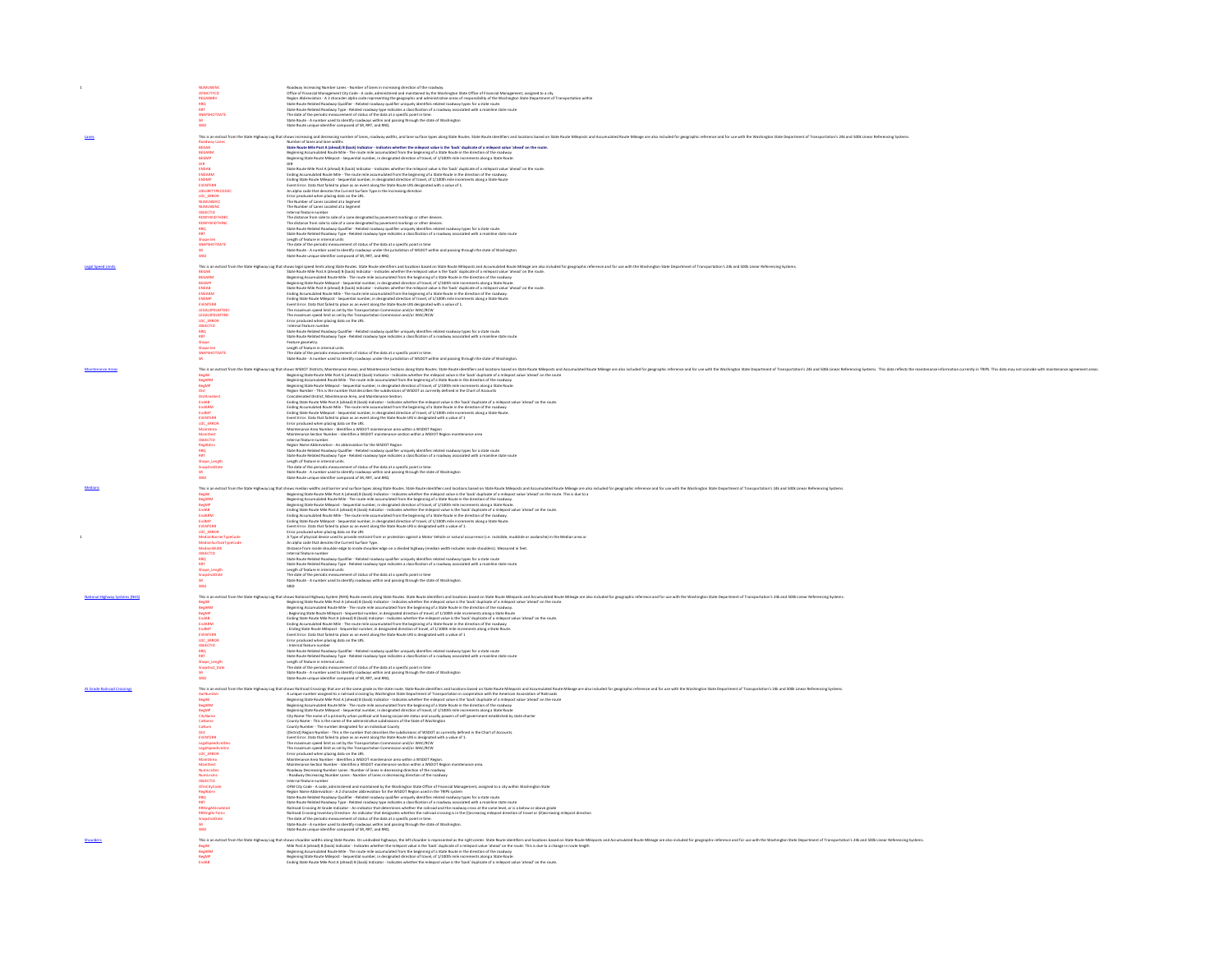|                                        | <b>EndARM</b>                                                                                                                                                                                                                                                                    | Fryling &<br>ated Route Mile - The route mile acc<br>mulated from the heel<br>ning of a State Route in the direction of the road<br>Ending State Route Milepost - Sequential number, in designated direction of travel, of 1/100th mile increments along a State Route  |
|----------------------------------------|----------------------------------------------------------------------------------------------------------------------------------------------------------------------------------------------------------------------------------------------------------------------------------|-------------------------------------------------------------------------------------------------------------------------------------------------------------------------------------------------------------------------------------------------------------------------|
|                                        | EndAM<br>EndAM<br>Common<br>Common<br>Loc_ENGR<br>Map<br>ShanderTypetaft<br>ShanderTypetaft<br>ShanderTypetaft<br>ShanderTypetaft<br>ShanderTypetaft<br>ShanderTypetaft<br>ShanderTypetaft<br>ShanderTypetaft<br>ShanderTypetaft                                                 | Endigitate Mission Stephenti mender, it desputes directed at the system of the state of the state delay and the state of the state of the state of the state of the state of the state of the state of the state of the state                                           |
|                                        |                                                                                                                                                                                                                                                                                  |                                                                                                                                                                                                                                                                         |
|                                        |                                                                                                                                                                                                                                                                                  |                                                                                                                                                                                                                                                                         |
|                                        |                                                                                                                                                                                                                                                                                  |                                                                                                                                                                                                                                                                         |
|                                        |                                                                                                                                                                                                                                                                                  |                                                                                                                                                                                                                                                                         |
|                                        |                                                                                                                                                                                                                                                                                  |                                                                                                                                                                                                                                                                         |
|                                        |                                                                                                                                                                                                                                                                                  |                                                                                                                                                                                                                                                                         |
|                                        |                                                                                                                                                                                                                                                                                  |                                                                                                                                                                                                                                                                         |
|                                        | ShoulderWidthLeft<br>ShoulderWidthLeftCenter                                                                                                                                                                                                                                     | Shoulder Width Left - The horizontal distance of the shoulder, in feet, measured from the outside edge of the outside Lane to the Roadside in the decreasing milepost direction of trave                                                                                |
|                                        | ShoulderWidthRight                                                                                                                                                                                                                                                               | ShoulderWidthLeftCenter - The horizontal distance of the Shoulder, in feet, measured from the inside edge of the inside Lane to the Median in the decreasing milepost direction of travel                                                                               |
|                                        | ShoulderWidthRightCente                                                                                                                                                                                                                                                          | Shoulder Width Right - The horizontal distance of the Shoulder, in feat, measured from the outside edge of the outside Lane to the Roadside in the increasing milepost direction of travel.<br>Shoulder Width Right Center - The                                        |
|                                        | SnapshotDate                                                                                                                                                                                                                                                                     | The date of the periodic measurement of status of the data at a specific point in time                                                                                                                                                                                  |
|                                        | SRID                                                                                                                                                                                                                                                                             | State Route - A number used to identify roadways within and passing through the state of Washington<br>State Route unique identifier composed of SR, RRT, and RRQ.                                                                                                      |
|                                        |                                                                                                                                                                                                                                                                                  | This in etra: for the State Hylesy (and into the internal in the state of the file in the state of the state of the state of the state of the state of the state of the state of the state of the state of the state of the st                                          |
|                                        |                                                                                                                                                                                                                                                                                  |                                                                                                                                                                                                                                                                         |
|                                        |                                                                                                                                                                                                                                                                                  |                                                                                                                                                                                                                                                                         |
|                                        |                                                                                                                                                                                                                                                                                  |                                                                                                                                                                                                                                                                         |
|                                        |                                                                                                                                                                                                                                                                                  |                                                                                                                                                                                                                                                                         |
|                                        |                                                                                                                                                                                                                                                                                  |                                                                                                                                                                                                                                                                         |
|                                        |                                                                                                                                                                                                                                                                                  |                                                                                                                                                                                                                                                                         |
|                                        |                                                                                                                                                                                                                                                                                  |                                                                                                                                                                                                                                                                         |
|                                        |                                                                                                                                                                                                                                                                                  |                                                                                                                                                                                                                                                                         |
|                                        | RRQ<br>RRT                                                                                                                                                                                                                                                                       | State Route Related Roadway Qualifier - Related roadway qualifier uniquely identifies related roadway types for a state route<br>State Route Related Roadway Type - Related roadway type indicates a classification of a roadway associated with a mainline state route |
|                                        | Shape Length                                                                                                                                                                                                                                                                     |                                                                                                                                                                                                                                                                         |
|                                        | Snapshot Date                                                                                                                                                                                                                                                                    | Length of feature in internal units.<br>The date of the periodic measurement of status of the data at a specific point in time.                                                                                                                                         |
|                                        |                                                                                                                                                                                                                                                                                  | State Route - A number used to identify roadways within and passing through the state of Washington                                                                                                                                                                     |
|                                        | SULaneSurfaceType                                                                                                                                                                                                                                                                | State Route unique identifier composed of SR, RRT, and RRQ.<br>An alpha code that denotes the Current Surface Type.                                                                                                                                                     |
|                                        | SULaneWidth                                                                                                                                                                                                                                                                      | Width of Special Use Lane                                                                                                                                                                                                                                               |
|                                        |                                                                                                                                                                                                                                                                                  | This is in extraction to State injuring that show here in the state is a state of the state in the Mayon and Accountable May are also charge an abit charge the case with the Wallega State Depends on the state of the state                                           |
|                                        |                                                                                                                                                                                                                                                                                  |                                                                                                                                                                                                                                                                         |
|                                        |                                                                                                                                                                                                                                                                                  |                                                                                                                                                                                                                                                                         |
|                                        |                                                                                                                                                                                                                                                                                  |                                                                                                                                                                                                                                                                         |
|                                        |                                                                                                                                                                                                                                                                                  |                                                                                                                                                                                                                                                                         |
|                                        |                                                                                                                                                                                                                                                                                  |                                                                                                                                                                                                                                                                         |
|                                        |                                                                                                                                                                                                                                                                                  |                                                                                                                                                                                                                                                                         |
|                                        |                                                                                                                                                                                                                                                                                  |                                                                                                                                                                                                                                                                         |
|                                        | OBJECTID                                                                                                                                                                                                                                                                         | Internal feature number<br>State Boute Related Roadway Qualifier - Related roadway qualifier uniquely identifies related roadway types for a state route<br>State Boute Related Roadway Tpas - Related roadway type indicates a clas                                    |
|                                        | RRQ<br>RRT                                                                                                                                                                                                                                                                       |                                                                                                                                                                                                                                                                         |
|                                        | Shape_Length                                                                                                                                                                                                                                                                     |                                                                                                                                                                                                                                                                         |
|                                        | SnapshotDate                                                                                                                                                                                                                                                                     | The date of the periodic measurement of status of the data at a specific point in time                                                                                                                                                                                  |
|                                        | TerrainDescr                                                                                                                                                                                                                                                                     | State Route - A number used to identify roadways within and passing through the state of Washington.<br>A text description of the Terrain Type (The contour of the roadway as it relates to the frequency and steepness of hills                                        |
|                                        |                                                                                                                                                                                                                                                                                  |                                                                                                                                                                                                                                                                         |
|                                        |                                                                                                                                                                                                                                                                                  | This is an extract from the State Highway Log that shows tunnels along State Routes. State Routes island or dietrifiers and locations based on State Route Mileposts and Accumulated Route Mileage are also included for geogr                                          |
|                                        |                                                                                                                                                                                                                                                                                  | : Tunnels typically published in the State Highway Log that are along Washington State Department of Transportation (WSDOT) highways, including interstate<br>Beginning State Route Mile Post A (ahead) B (back) Indicator - Indi                                       |
|                                        |                                                                                                                                                                                                                                                                                  |                                                                                                                                                                                                                                                                         |
|                                        |                                                                                                                                                                                                                                                                                  |                                                                                                                                                                                                                                                                         |
|                                        |                                                                                                                                                                                                                                                                                  |                                                                                                                                                                                                                                                                         |
|                                        |                                                                                                                                                                                                                                                                                  |                                                                                                                                                                                                                                                                         |
|                                        |                                                                                                                                                                                                                                                                                  |                                                                                                                                                                                                                                                                         |
|                                        |                                                                                                                                                                                                                                                                                  |                                                                                                                                                                                                                                                                         |
|                                        |                                                                                                                                                                                                                                                                                  |                                                                                                                                                                                                                                                                         |
|                                        | <b>BegAB</b><br>BegABM<br>CoName<br>CoNume<br>CoNUMBERING<br>EndABM<br>EndABM<br>PUNTERR<br>CVENTERR<br>CVENTERR<br>CVENTERR<br>CVENTERR<br>CVENTERR                                                                                                                             | Improves the four MIN-INA (A Deal of) and is leader to meet the entropy of a location of a location of a material control of the method of the method of a material control of the method of the method of the method of the                                            |
|                                        |                                                                                                                                                                                                                                                                                  | Length of the tunnel                                                                                                                                                                                                                                                    |
|                                        |                                                                                                                                                                                                                                                                                  | Error produced when placing data on the LRS                                                                                                                                                                                                                             |
|                                        | MaintArea<br>Maint sect                                                                                                                                                                                                                                                          | Maintenance Area Number - Identifies a WSDOT maintenance area within a WSDOT Region.<br>Maintenance Section Number - Identifies a WSDOT maintenance section within a WSDOT Region maintenance area.                                                                     |
|                                        |                                                                                                                                                                                                                                                                                  | Number of Lanes Decreasing - The number of General Purpose Lanes located at a roadway segment in the decreasing milepost direction of travel<br>Number of Lanes Increasing - The number of General Purpose Lanes located at a roa                                       |
|                                        |                                                                                                                                                                                                                                                                                  | Internal feature number                                                                                                                                                                                                                                                 |
|                                        |                                                                                                                                                                                                                                                                                  |                                                                                                                                                                                                                                                                         |
|                                        |                                                                                                                                                                                                                                                                                  | high Nane Abbreviato - A 2 Guardante Monteriors for the WOOD Region of the TRIPS ystem.<br>Star Route Maked Realery Qualifier - Retail condeny qualifie unturily detected maked spales payer for a state route<br>League of Nanet In                                    |
|                                        |                                                                                                                                                                                                                                                                                  |                                                                                                                                                                                                                                                                         |
|                                        |                                                                                                                                                                                                                                                                                  |                                                                                                                                                                                                                                                                         |
|                                        |                                                                                                                                                                                                                                                                                  |                                                                                                                                                                                                                                                                         |
|                                        |                                                                                                                                                                                                                                                                                  |                                                                                                                                                                                                                                                                         |
|                                        |                                                                                                                                                                                                                                                                                  |                                                                                                                                                                                                                                                                         |
|                                        |                                                                                                                                                                                                                                                                                  |                                                                                                                                                                                                                                                                         |
|                                        |                                                                                                                                                                                                                                                                                  |                                                                                                                                                                                                                                                                         |
|                                        | <b>TUNNLNUM</b>                                                                                                                                                                                                                                                                  |                                                                                                                                                                                                                                                                         |
|                                        |                                                                                                                                                                                                                                                                                  |                                                                                                                                                                                                                                                                         |
|                                        |                                                                                                                                                                                                                                                                                  | This in exact from the State Hylney (ag that the State State Internal and the Market State State State State State State State State State State State State State State State State State State State State State State State                                          |
|                                        | BegARM<br>BegMP<br>EVENTERR                                                                                                                                                                                                                                                      | Beginning Accumulated Route Mile - The route mile accumulated from the beginning of a State Route in the direction of the roadway.<br>Event Error. Data that failed to place as an event along the State Route LRS is designated                                        |
|                                        |                                                                                                                                                                                                                                                                                  | Event Error. Data that failed to place as an event along the State Route LRS is designated with a value of 1.                                                                                                                                                           |
|                                        | LeftRightInc                                                                                                                                                                                                                                                                     | An indicator that denotes if the State Route Lane is a left Turn Lane or right Turn Lane                                                                                                                                                                                |
|                                        | LOC_ERROR<br>NearFarInd<br>OBJECTID                                                                                                                                                                                                                                              | Error produced when placing data on the LRS<br>An indicator that denotes if the Turn Lane is accessible to the increasing or decreasing direction of travel. Near turns are for increasing direction of travel, far turns are for                                       |
|                                        |                                                                                                                                                                                                                                                                                  |                                                                                                                                                                                                                                                                         |
|                                        |                                                                                                                                                                                                                                                                                  | Internal feature number                                                                                                                                                                                                                                                 |
|                                        |                                                                                                                                                                                                                                                                                  | munum.<br>State Route Related Roadway Qualifier - Related roadway qualifier uniquely identifies related roadway types for a state rou<br>State Route Related Roadway Type - Related roadway type indicates a classification of a roa<br>h a mainline state route        |
|                                        |                                                                                                                                                                                                                                                                                  |                                                                                                                                                                                                                                                                         |
|                                        |                                                                                                                                                                                                                                                                                  |                                                                                                                                                                                                                                                                         |
|                                        |                                                                                                                                                                                                                                                                                  |                                                                                                                                                                                                                                                                         |
|                                        | urntanetength                                                                                                                                                                                                                                                                    | Feature generally, concerned interaction and the state and a state of the state of the state of the state of the periodic measurement of state of the activity interaction of the state of the periodic measurement of state a                                          |
|                                        |                                                                                                                                                                                                                                                                                  |                                                                                                                                                                                                                                                                         |
|                                        |                                                                                                                                                                                                                                                                                  | This is an extract from the State Highway Log that shows undercrossings along State Routes State Routes State Route identifiers and locations based on State Route Mileposts and Accumulated Route Mileage are also included f                                          |
|                                        |                                                                                                                                                                                                                                                                                  |                                                                                                                                                                                                                                                                         |
|                                        |                                                                                                                                                                                                                                                                                  | This is an extract from the State Highway Log that shows Rural and Urban indicators along State Routes. State Route identifiers and locations based on State Route and accumulated Route Misegare also induded for geographic                                           |
|                                        | BegAE<br>BegARM                                                                                                                                                                                                                                                                  | Beginning State Route Mile Post A (ahead) B (back) Indicator - Indicates whether the milepost value is the 'back' duplicate of a milepost value 'ahead' on the route.<br>Beginning Accumulated Route Mile - The route mile accumu                                       |
|                                        | BegMP<br>EndAB<br>EndARM                                                                                                                                                                                                                                                         | Beginning State Route Milepost - Separation under in designated direction of transformation compared and group<br>Enting State Route Mile Post A (absest) B (back) indicator - indicates whether the milepost when is the "archiv                                       |
|                                        |                                                                                                                                                                                                                                                                                  |                                                                                                                                                                                                                                                                         |
|                                        | EndMP                                                                                                                                                                                                                                                                            |                                                                                                                                                                                                                                                                         |
|                                        |                                                                                                                                                                                                                                                                                  |                                                                                                                                                                                                                                                                         |
|                                        |                                                                                                                                                                                                                                                                                  |                                                                                                                                                                                                                                                                         |
|                                        | LOC_ERROR<br>OBJECTID<br>RRQ<br>RRT                                                                                                                                                                                                                                              |                                                                                                                                                                                                                                                                         |
|                                        |                                                                                                                                                                                                                                                                                  |                                                                                                                                                                                                                                                                         |
|                                        | Shape_Length<br>SnapshotDate                                                                                                                                                                                                                                                     |                                                                                                                                                                                                                                                                         |
|                                        |                                                                                                                                                                                                                                                                                  |                                                                                                                                                                                                                                                                         |
|                                        | SRID<br>UrbanRural                                                                                                                                                                                                                                                               | Endig Stark Moto Mittey as - Separation rundeur, in designated direction of travel, of 1/2000s mile increments along a Stark Roote<br>Entre produced with a place of the stark of the stark of the stark of the stark of the sta                                        |
|                                        |                                                                                                                                                                                                                                                                                  |                                                                                                                                                                                                                                                                         |
| <b>Weigh Stations &amp; Rest Areas</b> |                                                                                                                                                                                                                                                                                  | This is an extract from the State Highway Log that shows Rest Areas and Weigh Stations along State Routes. State Routes Identifiers and locations based on State Route Mileposts and Accumulated Route Mileposts and Accumulat                                          |
|                                        |                                                                                                                                                                                                                                                                                  | Beginning State Route Mile Post A (alease) B (back) Indicator-Indicates whether the milepost value is the "back' duplicate of a milepost value "ahead" on the route.<br>Beginning Accumulated Route Mile - The route mile accumul                                       |
|                                        |                                                                                                                                                                                                                                                                                  |                                                                                                                                                                                                                                                                         |
|                                        |                                                                                                                                                                                                                                                                                  | Facility Type Code - A code that represents a type of site or building, owned, leased, or surplused, on or adiacent to a Trafficway                                                                                                                                     |
|                                        |                                                                                                                                                                                                                                                                                  | FacilityType Description - A textual description of a type of site or building, owned, leased, or surplused, on or adjacent to a Trafficway                                                                                                                             |
|                                        |                                                                                                                                                                                                                                                                                  | Error produced when placing data on the LRS.<br>nternal feature number                                                                                                                                                                                                  |
|                                        |                                                                                                                                                                                                                                                                                  |                                                                                                                                                                                                                                                                         |
|                                        |                                                                                                                                                                                                                                                                                  |                                                                                                                                                                                                                                                                         |
|                                        |                                                                                                                                                                                                                                                                                  |                                                                                                                                                                                                                                                                         |
|                                        |                                                                                                                                                                                                                                                                                  |                                                                                                                                                                                                                                                                         |
|                                        |                                                                                                                                                                                                                                                                                  |                                                                                                                                                                                                                                                                         |
|                                        | BegAB<br>BegABM<br>SegAM<br>FacilityTypeDe<br>FacilityTypeDeS<br>LOC_EROR<br>DESECTID<br>RestAreaNum<br>RestAreaNum<br>RestAreaNum<br>RestAreaNum<br>RestAreaNum<br>RestAreaNum<br>RestAreaNum<br>RestAreaNum<br>RestAreaNum<br>RestAreaNum<br>RestAreaNum<br>RestAreaNum<br>Res |                                                                                                                                                                                                                                                                         |
|                                        |                                                                                                                                                                                                                                                                                  |                                                                                                                                                                                                                                                                         |
|                                        |                                                                                                                                                                                                                                                                                  |                                                                                                                                                                                                                                                                         |
|                                        |                                                                                                                                                                                                                                                                                  |                                                                                                                                                                                                                                                                         |
|                                        |                                                                                                                                                                                                                                                                                  | Itematikal kan keumbahan Code A. code that represents where the nostleary facility is located in relation to the analogo plasting (s) parting away, plasting and the state of the control of the control of the control of th                                           |